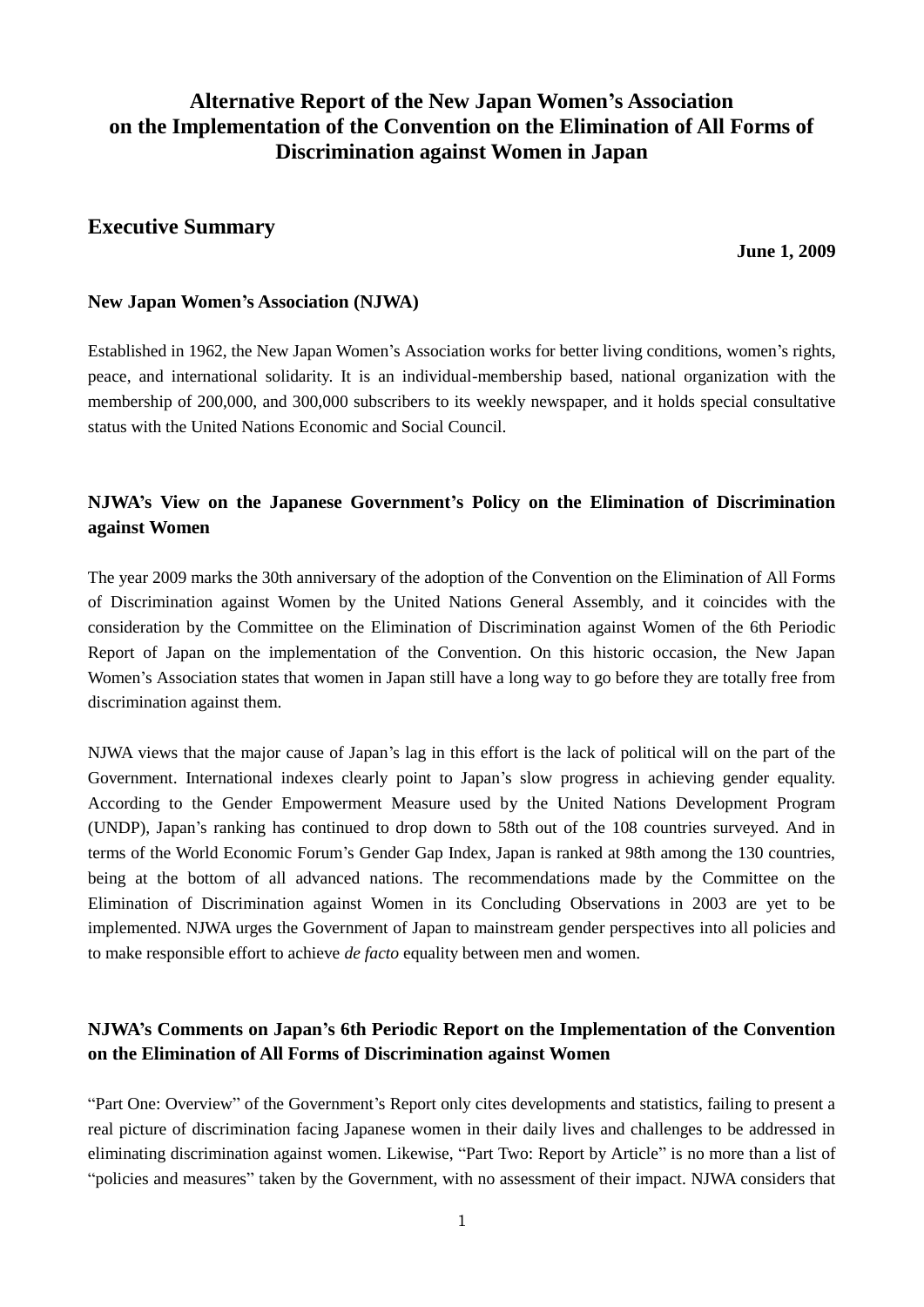the Government Report has four major flaws.

- 1. The Report makes no reference to the fact that in the last ten years "gender backlash" has caused serious delay and setback in the government policy for gender equality.
	- The backlash forces that glorify Japan"s war of aggression and call for the revival of the prewar family system take a hostile view of the Convention on the Elimination of All Forms of Discrimination against Women as well as the Basic Law for a Gender-equal Society. They have thus obstructed the revision of the Civil Code, which currently contains discriminatory provisions. Under the leadership of Shinzo Abe, a hard-liner who would become prime minister in 2006 to resign after a year"s service, they manipulated the national and local parliaments and the mass media to mislead the public into believing that "gender-free" is an extreme idea aiming to break up the family, encourage promiscuity, and deny the differences between men and women. Their all-out attack on the term "gender" and on sex education based on such incorrect and biased assertion have been "successful" in making it taboo to use the term "gender" in public and to promote sex education particularly at school.
	- There have been serious cases of interference from the backlash groups in municipal efforts for gender equality. The municipal government of Tsukubamirai City, Ibaraki Prefecture, canceled a lecture meeting on the revised Domestic Violence Prevention Law planned under its own sponsorship because of menacing protests by opponents over the loudspeaker. The Matsuyama City Council, Ehime Prefecture, adopted a petition providing, among others, that the city in its enforcement of regulations on gender equality "should not encourage gender and women"s studies or research." The municipal government of Kumamoto deleted the reference to the Convention from the preamble of the city ordinance for the promotion of gender equality inserting instead the language "respect Japan's own tradition and culture."
	- On the issue of the Japan"s military "comfort women," the 6th Periodic Report, same as the previous report, mentions nothing but projects of the Asian Women"s Fund. Giving in to the pressure from the backlash forces, the Government erased the reference to the military "comfort women" issue from most of the school textbooks, remaining insincere about resolving the problem.
- 2. Accommodating the demands from the business circles, the Government has introduced neoliberal "structural reform" policies into its programs for women, destroying employment, drastically curtailing social security expenditure, and reducing the budget for programs for women. All these have undermined economic foundations for eliminating discrimination against women in our country. NJWA points out that the Report uses deceptive data and figures.
	- The Report says, "The percentage of women advancing into higher education institutions is on increase," but the reality is that the society now faces the growth in the number of high school students giving up going for further schooling or leaving school early for economic reasons. The increase in poverty has widened the gap in education.
	- 53.4 percent of the working women in Japan are part-timers and other types of non-regular workers.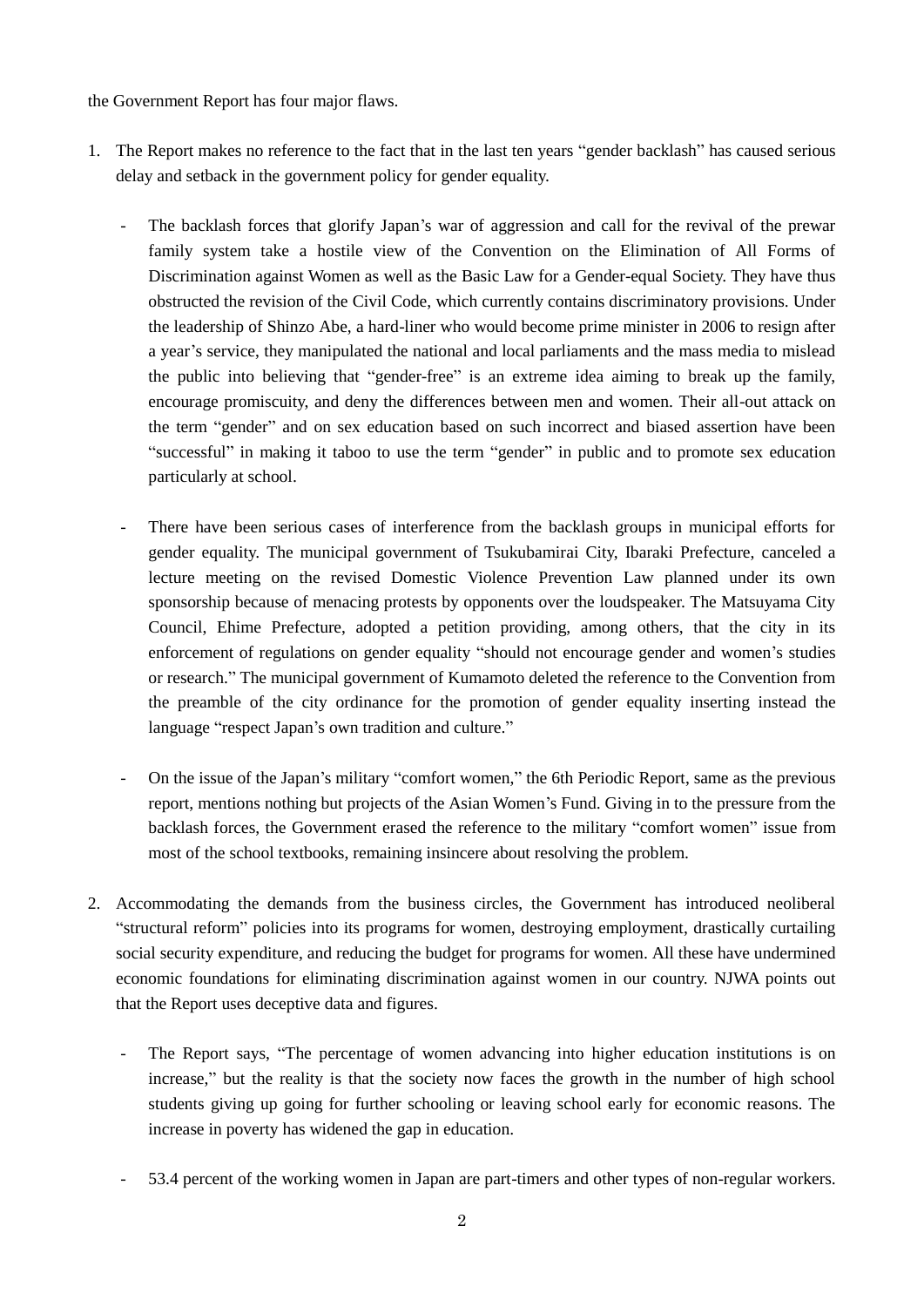Comparing the wages of men and women in full-time employment leaving out part-timers, the Report says that "there is some improvement in the long run" in narrowing the gap, but this only helps to disguise the fact, because there is no improvement; women only earn 50.4 percent of men's salaries if part-timers are included in calculation. Hit by the financial crisis originating in the United States, Japan"s economy that excessively depends on external demand is falling apart, and the unprecedented destruction of employment is going on as seen in the massive dismissals of contingent workers, and increase in the number of full-time workers losing their jobs to corporate restructuring.

- 3. Japan being the only country that suffered the atomic bombing and adopted the Constitution with war-renouncing provision from the remorse over the war of aggression it had waged, the Government did not include any reference to peace. Japan should lead the international community in the effort for promoting the principles of "respect for national sovereignty" and "resolution of conflicts through peaceful means" upheld by the Convention. "The eradication of foreign occupation and domination and interference in the internal affairs of States" (preamble of the Convention) is an urgent need for Japan to protect human rights of Japanese women.
	- The Government has been trampling upon war-renouncing Article 9 of the Japanese Constitution to support the war started by the United States, by sending Japan"s Self-Defense Forces units to Iraq or by dispatching Maritime SDF in the Indian Ocean for refueling U.S. aircraft and vessels involved in attacks against Afghanistan. Under Prime Minster who publicly states that he regards the Japan-U.S. alliance more important than the U.N., the Government is going to spend 6.1 billion dollars of Japanese taxpayers" money for the construction of new bases and installations in Guam in accordance with the "Guam Agreement."
	- In Okinawa Prefecture as well as in Yokosuka, Kanagawa Prefecture and other municipalities hosting U.S. military bases, there has been no end to felonies including rape, killing and injuring committed by U.S. military personnel against local people. In 2006, a woman was robbed and killed by a U.S. serviceman in Yokosuka. In Okinawa, a young girl was gang raped and in 2008 a middle school girl was sexually assaulted by U.S. military members. Specifically in Okinawa, the U.S. military crime rate in 2008 exceeded the level of 2007 in the number of cases and perpetrators. Okinawa had the highest rate of atrocious crimes such as burglary and rape since 1985.

Background to such disturbing situation are the loss of humanity among U.S. military personnel for being involved in the long-drawn war, and the "secret agreement between Japan and the U.S." that gives exemption to the U.S. military personnel who committed crimes from being prosecuted. The statement signed by the Japanese government reads, "The Japanese authorities do not normally intend to exercise the primary right of jurisdiction over members" of the U.S. military and their dependents, "other than in cases considered to be of material importance to Japan." Japanese authorities continue to renounce their jurisdiction over the crimes involving U.S. military personnel leaving Japanese women victims helpless. The victims of U.S. military crimes are forced to suffer injustice in silence with their human rights being violated.

4. The Government has much work to do to build a genuine partnership with non-governmental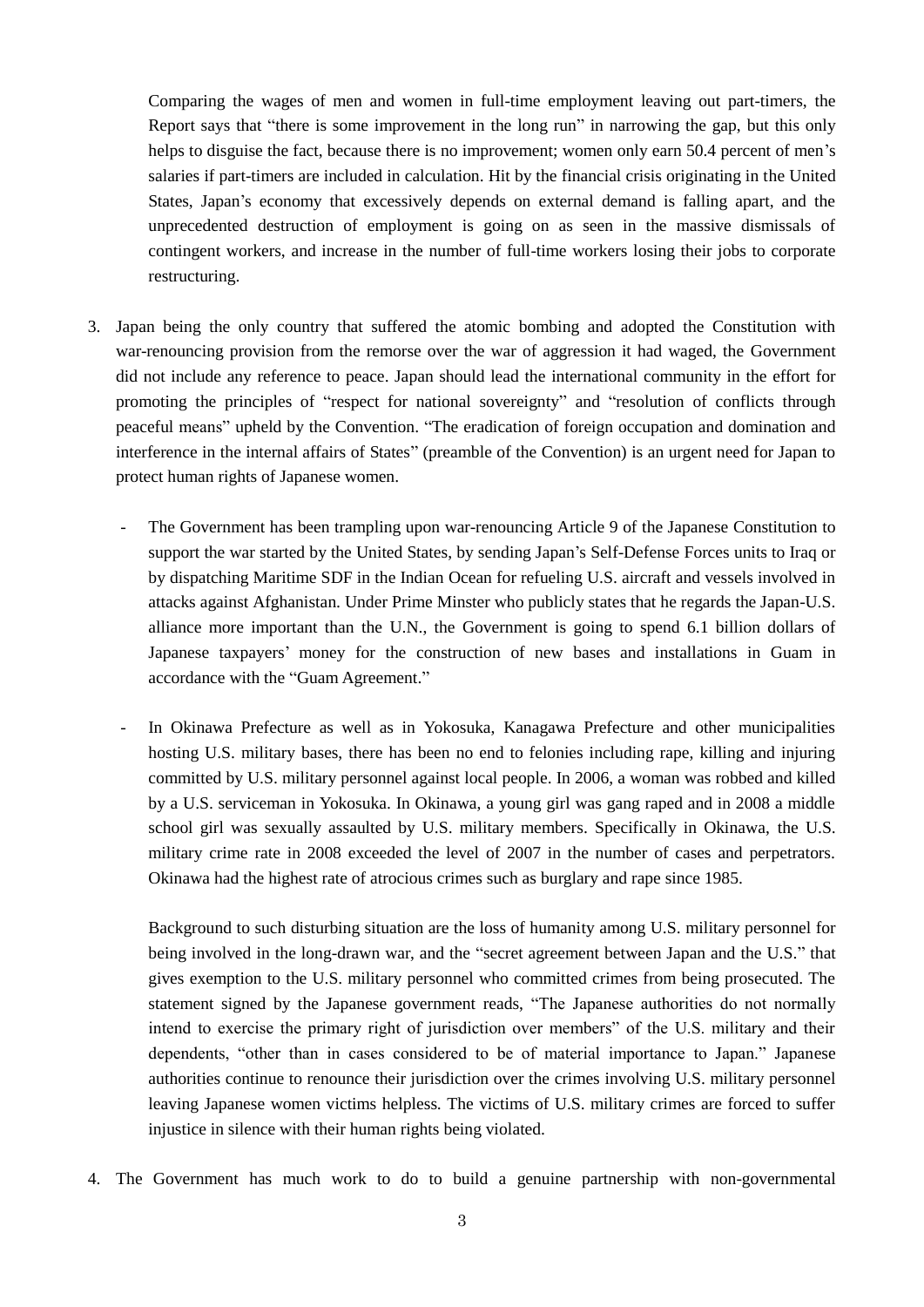organizations. In collecting input from the public before drafting the periodic report, the term was short with the deadline set during the year-end and New Year holidays, which made it difficult for women's groups to respond. Likewise, only limited time was given to the meeting for information and opinion exchange between the Government and NGOs. The Government effort for cooperating with NGOs is much of a formality; it collects input but hardly taken any of them into consideration in drafting the report.

## **NJWA Proposal of Recommendations to be Issued by the CEDAW Committee to the Japanese Government**

NJWA calls on the Committee to recommend the Japanese Government fully commit itself to acting on the implementation of recommendations given by the Committee for the 6th Periodic Review as well as the recommendations of the 2003 Concluding Observations.

### *Legal status of the Convention, definition of equality (Article 1)*

The State party should include a clear definition of discrimination against women in domestic legislation and do its utmost to raise awareness about the CEDAW Convention and the Optional Protocol to the Convention. It should also encourage, particularly policy decision makers and lawmakers such as cabinet ministers, government officials and parliament members, to have deeper understanding of the State party"s obligations under the Convention as well as the need for their implementation, and to take concrete actions. The same effort should be made in school education to bring home the Convention to the public in general.

### *National machinery for the advancement of Women (Article 2,3)*

The State Party should strengthen the national machinery for gender equality, and rights and advancement of women. Japan"s national machinery is the Headquarters for the Promotion of Gender Equality established within the Cabinet Office. Prime Minister chairs the proceedings of the Headquarters, with Chief Cabinet Secretary and Minster for Gender Equality serving as deputies. The Headquarters comprises all cabinet ministers and high-level government officials. The Gender Equality Bureau of the Cabinet Office serves as secretariat for the national machinery coordinating the work of ministries and agencies. Being under the presidency of Prime Minister, the national machinery is just one section within the Cabinet Office, and the Minister for Gender Equality is assigned to different duties other than the responsibility of the promotion of gender equality. Japan"s national machinery is far from exercising strong leadership over the effort to mainstream gender perspectives into all levels of policy making and implementation.

Recently, Prime Minister proposed an idea of dividing and reorganizing the Ministry of Health, Labor and Welfare into two entities, one of which would take charge of national life in general. The plan included the transfer of the Gender Equality Bureau to a national life ministry, which provoked strong opposition from women"s groups. The incident exposed the lack of gender perspective and awareness on the part of Prime Minister that the elimination of discrimination against women and the promotion of gender equality should be placed high on Government agenda. The State party should make a common knowledge of policy makers and the public that the elimination of discrimination against women and the realization of gender equality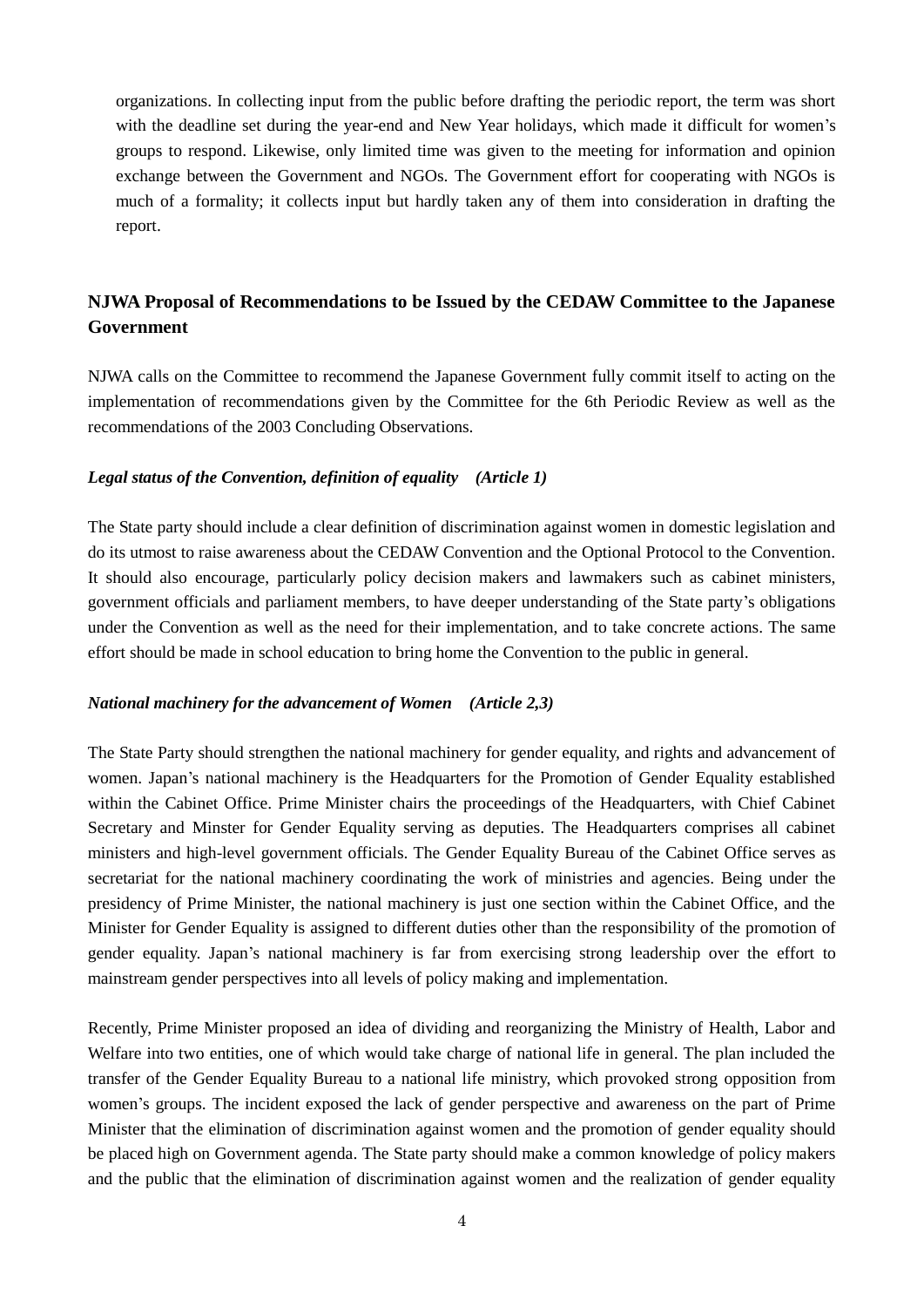serve the best interests of society as a whole. It should consider measures including the establishment of an independent ministry to strengthen the authority and role of the national machinery for gender equality.

#### *Discriminatory laws/provisions (Article 2, 13, 14)*

The State party should repeal the discriminatory legal provisions that still exist in the Civil Code. It should examine from gender perspectives the legislation and systems in formulating or revising them, to see if they are compatible with the Convention. It should also assess and evaluate the impact of the legislation and systems by gender and by age.

#### *Temporary special measures (Article 4, 7, 11)*

The State party should take temporary special measures to increase the representation of women in politics and public life, as well as to fill up the gap between men and women in wages and in the ratio of those in managerial posts.

#### *Stereotypes, cultural practices (Article 2,5)*

To eradicate the stereotyped perception of gender roles, the State party should take a resolute stand against gender backlash moves, and incorporate human rights and gender educations into education system. In revising the Second Basic Plan for Gender Equality, the State party should conduct sufficient exchange of views with NGOs to correct the flaws in the Plan as indicated by NGOs.

#### *Violence against women*

The State party should take immediate measures to resolve the Japanese military "comfort women" issue in accordance with the recommendations made by the Committee"s Concluding Observations of 2003. Since the previous review, more recommendations have been made over this issue by the U.N. and other international human rights organizations such as the Committee against Torture (CAT) in 2007, the Human Rights Committee (CCPR) in 2008 and the Universal Periodic Review of Human Rights Council (UPR) in 2008. The State party should enact a law for the Promotion of Resolution for Issues concerning Victims of Wartime Sexual Coercion Act, a bill that has repeatedly been introduced to the Diet, to restore the dignity of the aging women victims through making official apology and reparations to them.

### *Exploitation of prostitution (Article 6)*

The current Anti-Prostitution Law applies punishment only to the prostituting women. The State party should amend the law so as to include stringent punishment of the establishments and prostitution buyers as well as prohibition of granting bank loans for entertainment businesses. It should also make revisions of the Law Banning Child Prostitution and Child Pornography and the *Deai-kei* (matchmaking or dating) Site Regulation Law to punish the prostitution buyers and entertainment businesses. Further, the State party should work to change the present situation in Japan that sexual exploitation in various forms is left unregulated such seen in the flooding in the media of "commercialization of sex," disdainful treatment of women and pornographic information; online pimping; and distribution of advertisement and flyers inviting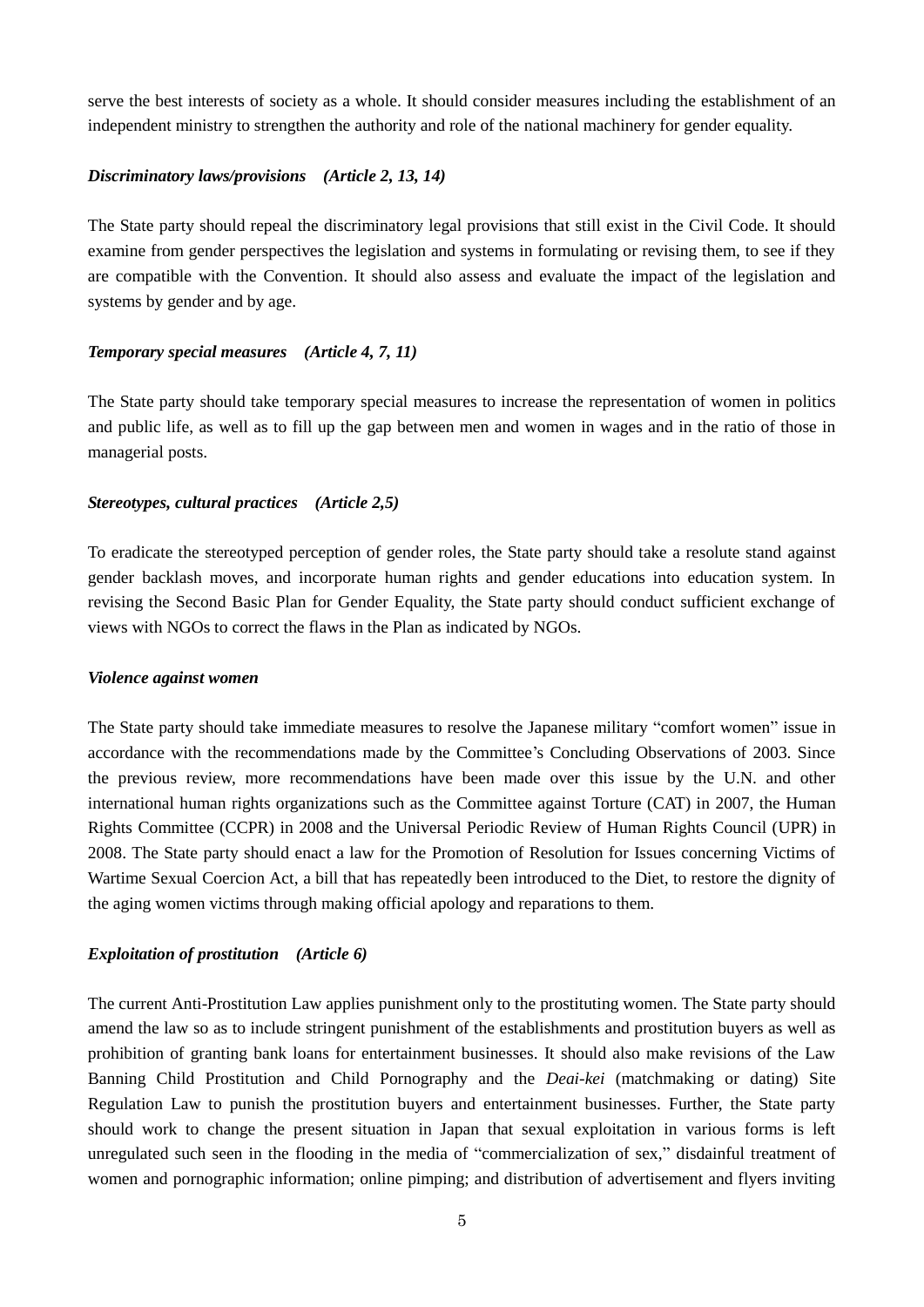or arranging prostitution. The State party should promote human rights and sex educations in accordance with the development stages of the child.

## *Political participation and participation in public life (Article 7)*

A major obstacle facing women in getting into parliament is the single-seat constituency system. The State party should reform the election system into one centered on proportional representation. It should also take measures including strengthening of the maternity and child-care leave systems, to create workplace environment favorable to national and local public employees of reproductive age. Positive measures should also been taken to promote women to managerial staff positions.

## *Education (Article 10)*

The State party should review from gender perspectives the contents of school textbooks to correct gender –biased or discriminatory descriptions. It should also eliminate gender-biased or discriminatory practices in the classroom and among teachers. The State party should integrate the learning of the Convention and other international norms and standards into school education.

## *Employment (Article 11)*

Upon revision of the law, a provision was introduced in the Equal Employment Opportunity Law to prohibit indirect discrimination, but it confined the prohibition to three requirements for recruitment and /or promotion: 1) Making worker"s height, weight or physical strength requirements for the recruitment or hiring of workers; 2) Making a worker"s acceptance of a transfer that results in a relocation of residence for the recruitment or hiring of a "main career track employee" under the employment management differentiated by career tracking, and 3) Making a worker"s experience of transfer a requirement for the promotion of workers.

The State party should review the definition of indirect discrimination in the current law to fit reality and introduce rigid provision banning all forms of indirect discrimination. It should further review the Labor Standards Law to introduce specific provisions on the prohibition of gender-based discrimination against workers, on the principle of "equal pay for work of equal value" and on the ban on discriminatory treatment of workers. It should ratify and implement the ILO Convention No. 100 concerning "equal remuneration for men and women workers for work of equal value.

The State party should address the unlawful dismissals of female workers taking maternity or childcare leave. To create conditions to make it easier for workers of both sexes to take leaves, it should introduce penal regulations in the Family and Medical Leave Act, give rigid instructions to companies, and raise awareness among the public about the leave systems. Further, the State party should take responsibility to enhance public nursing care facilities both in number and in quality.

### *Economic empowerment (Article 11, 13)*

The adverse revision of the Worker Dispatch Law that fundamentally eased regulations on the use of temporary workers including in the manufacturing industries has made the use of "disposable labor"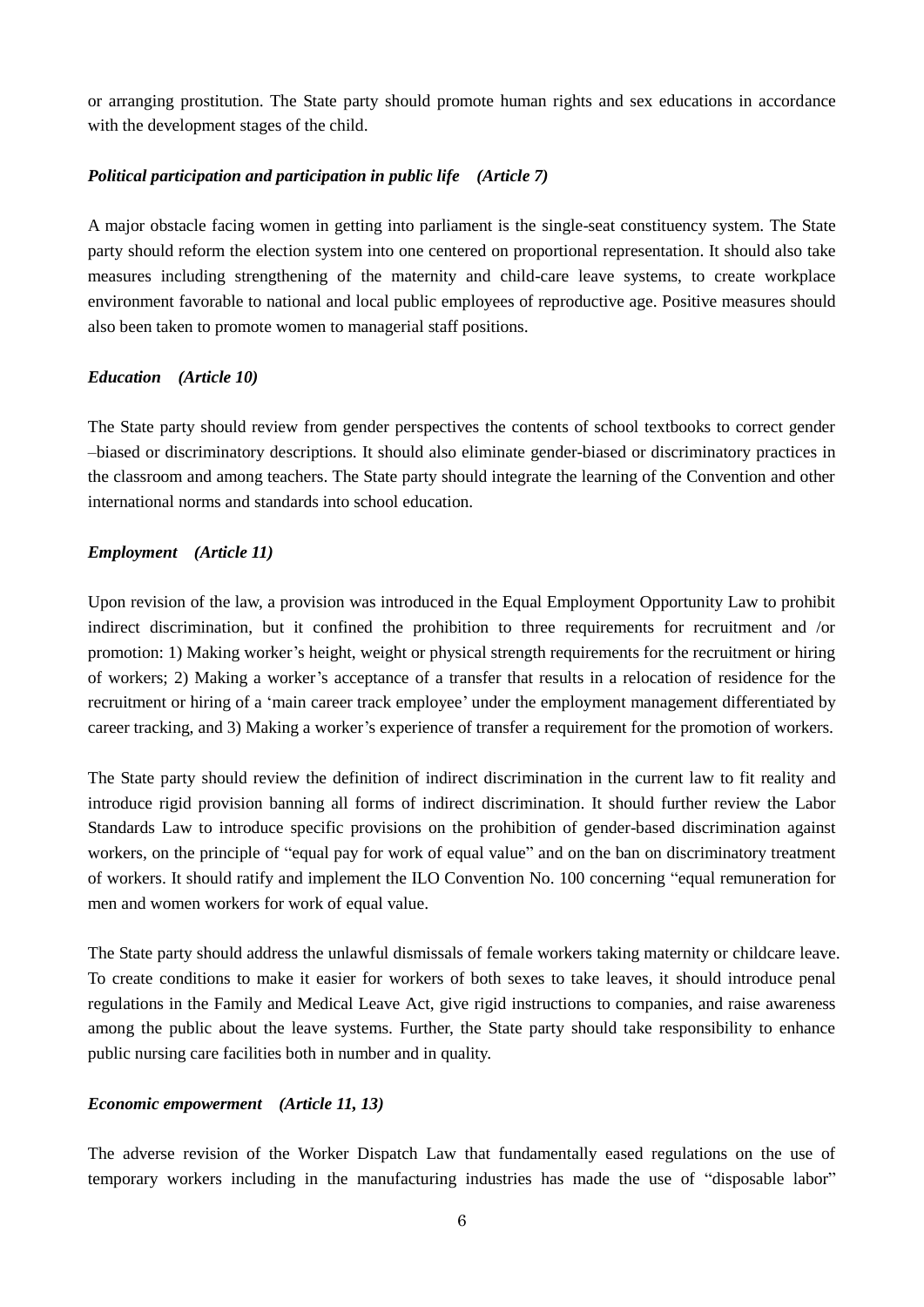prevalent. 50 percent of the female workers are non-regular workers including those employed on temporary status. The rapid decline in economy has increased women facing dismissal and hardships of life. The State party should improve the legislation to regulate non-regular employment, investigate the actual situation of women workers and take measures to address their problems, increase and broaden unemployment benefits, secure accommodations for those in need, and build a safety net including livelihood assistance.

#### *Health (Article 12)*

To provide pregnant women free medical check-ups and to increase the number of vanishing obstetricians and pediatricians as well as maternity and children's hospitals, the State party should improve the medical service fee system, stop closing and merging of public hospitals, and improve working conditions of female obstetricians for enabling them to reconcile work and family responsibilities. The State party should also set up more public health centers and increase public health nurses to promote community-based health care services. The State party should further provide sex education based on the concept of reproductive health and rights, and disseminate information on this concept.

### *Rural women (Article 14)*

Farming in Japan is largely run by farming families, and women are key players in it. The State party should withdraw the bill to revise the Agricultural Land Law, which aims to allow corporations to advance into farming, because the revised law, if enacted, will devastate family farming. For the advancement of rural women, the State party should improve the tax and health insurance systems to provide compensation benefits for absence from work for sickness, injuries, or childbirth, and to recognize the value of labor by family members working with the self-employed persons as their own income

#### *Minority women (Article 1,2,3,4,7,8,11,12,15,16)*

The State party should take concrete steps to implement the Diet resolutions calling for Ainu to be recognized as indigenous people of Japan. It should make it illegal discrimination based on gender, sexual identity and sexual orientation. It should not force children born in Japan to immigrant couples living without legal visa to deport to the parents" country or to be left behind in Japan as their parents are deported.

### *Vulnerable groups of women (Article 3,11,12,13)*

The abolition of the program of additional welfare benefits to single-mother households under the economic crisis has further aggravated the hardships facing these families. There are mothers with low wage who have no choice but to send their children to protection institutions, or children who give up proceeding to higher education. The State party should drastically strengthen assistance to single parent households.

Four or five out of women of aged 75 or above live alone. Nearly 80 percent of them have to live on the annual income less than 2 million yen, and more than 50 percent live on even less than 1.5 million yen. The average amount of public pension benefits received by senior women in Japan is 860 thousand yen a year, which is less than 50 percent of what men receive. Worse still, the Government policy to cut welfare